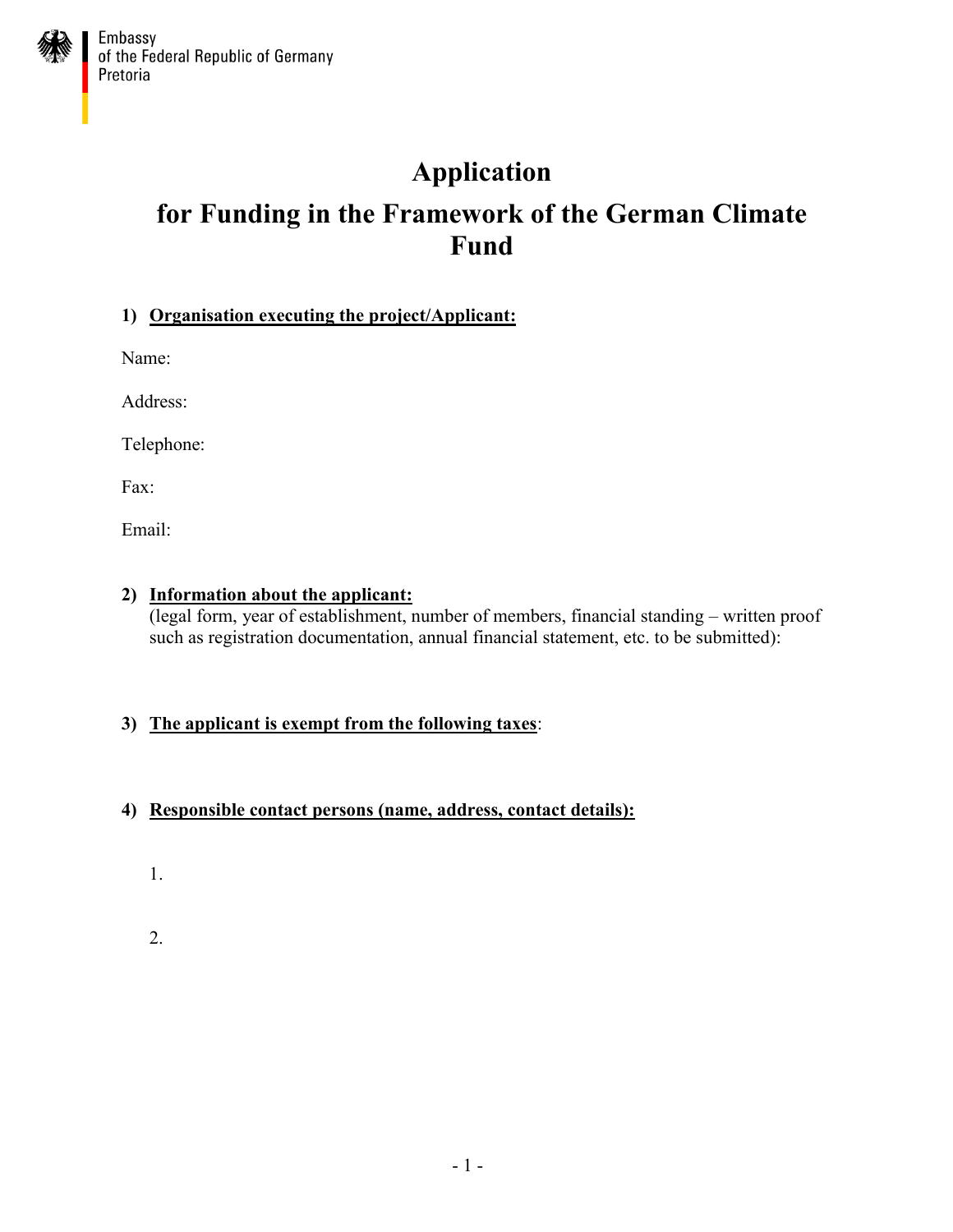

## **5) Project title:**

## **6) Short description of planned activities (please provide full documentation separately):**

**7) Project goal:** (Objectives and measurable targets)

#### **8) Target Group:**

**9) Project life span:** Date when project is scheduled to start: Date when project is scheduled to finish:

#### **10) Finance Plan enclosed**

- $\square$  yes  $\square$  no
- a) Co-funding by the executing organisation?
- b) Cooperation with international partners?

#### **11) Have you already applied for or received any other grants for this project?**

 $\Box$ yes  $\Box$ no

If yes, how much and from what institution?